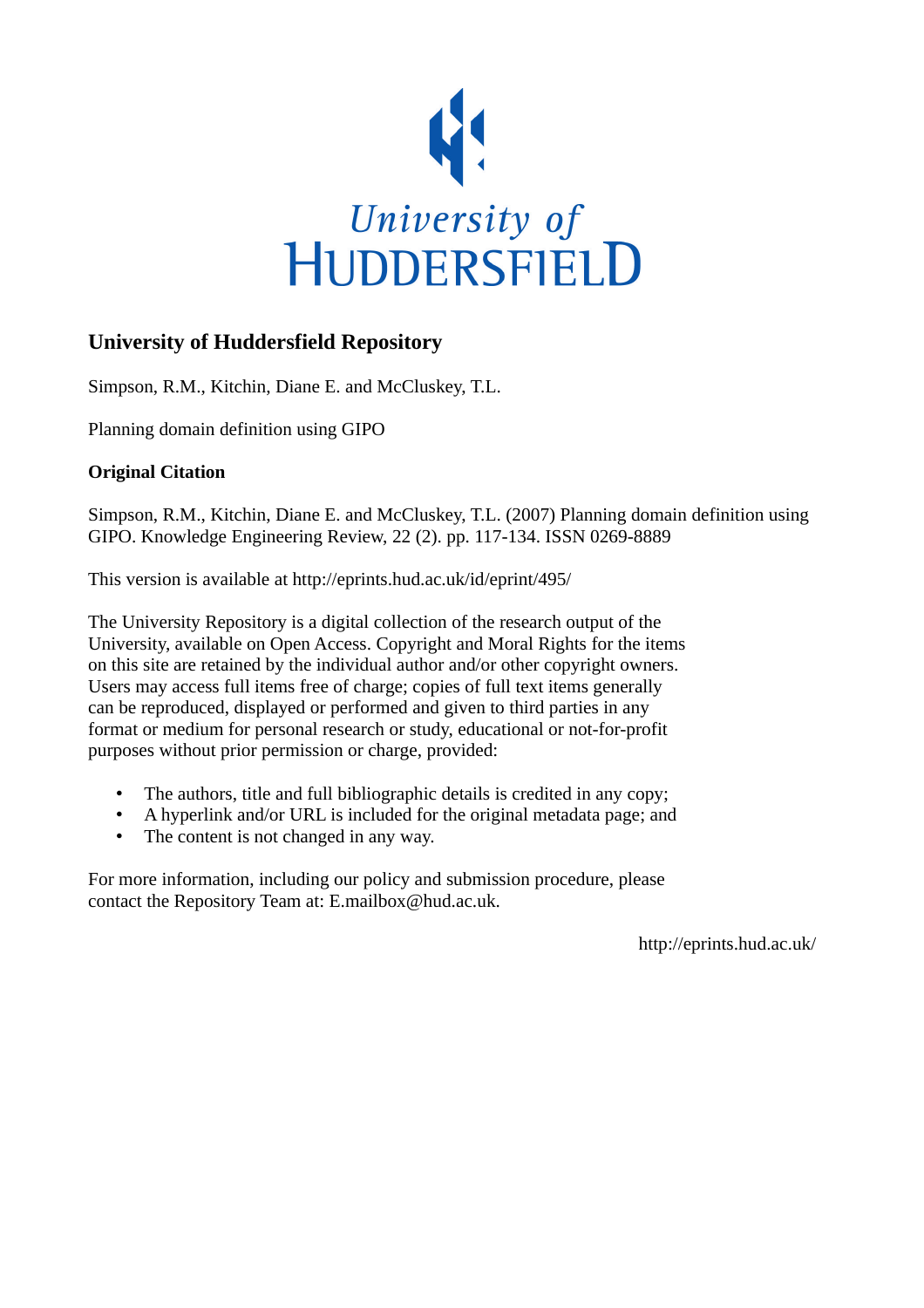# Planning domain definition using GIPO

# R. M. SIMPSON, D. E. KITCHIN and T. L. MCCLUSKEY

School of Computing and Engineering, The University of Huddersfield, Huddersfield HD1 3DH, UK; e-mail: r.m.simpson@hud.ac.uk

#### **Abstract**

In this paper an object-centric perspective on planning domain definition is presented along with an overview of GIPO (graphical interface for planning with objects), a supporting tools environment. It is argued that the object-centric view assists the domain developer in conceptualizing the domain's structure, and we show how GIPO enables the developer to capture that conceptualization at an appropriate and matching conceptual level. GIPO is an experimental environment which provides a platform for exploring and demonstrating the range and scope of tools required to support the knowledge engineering aspects of creating and validating planning systems, both for classical pre-condition planning and hierarchical planning. GIPO embodies the objectcentric view, leading to a range of benefits typically associated with object-oriented methods in other fields of software engineering such as highly visual development methods, code reuse and efficient, reliable development.

#### 1 Introduction

This article postulates an *object-centric* medium for the formulation of planning domain definitions, and describes GIPO (graphical interface for planning with objects), a tools environment which embodies this approach. Our work is concerned with simplifying the task faced by knowledge engineers when developing problem and domain definitions suitable for use with domainindependent planning software. The aspect of knowledge engineering supported by the objectcentric approach is that of the formulation of the problem scenario. Its use presupposes that a problem scenario appropriate for the deployment of domain-independent planning technology has already been identified and analysed, but has not been formally encoded in a planning specification language. Formulating the domain model normally requires great skill and understanding of the specification language.

GIPO is an experimental research environment, used both as a research platform and in education. It has been used to support teaching of artificial intelligence (AI) planning at undergraduate level. The use in education has motivated the development of a succession of revisions each introducing higher level conceptualizations and visualization of planning domain knowledge. Our experience using GIPO in teaching indicates that it simplifies the task of grasping the structure of existing planning domains and the task of creating and validating new domain definitions (McCluskey & Simpson, 2005). In order to use GIPO one must conceptualize the planning problem as involving a set of objects, where each object is a member of one type — here called the object's 'sort'. For each sort, a set of states is specified such that each object of that sort must occupy exactly one of the states. Additionally, objects of each sort may have a list of properties describing them. Consequently, domains can be formulated by defining the possible transitions that can occur within each sort and the properties of each sort Then plan execution involves executing actions which change the state and properties of these objects. This is illustrated in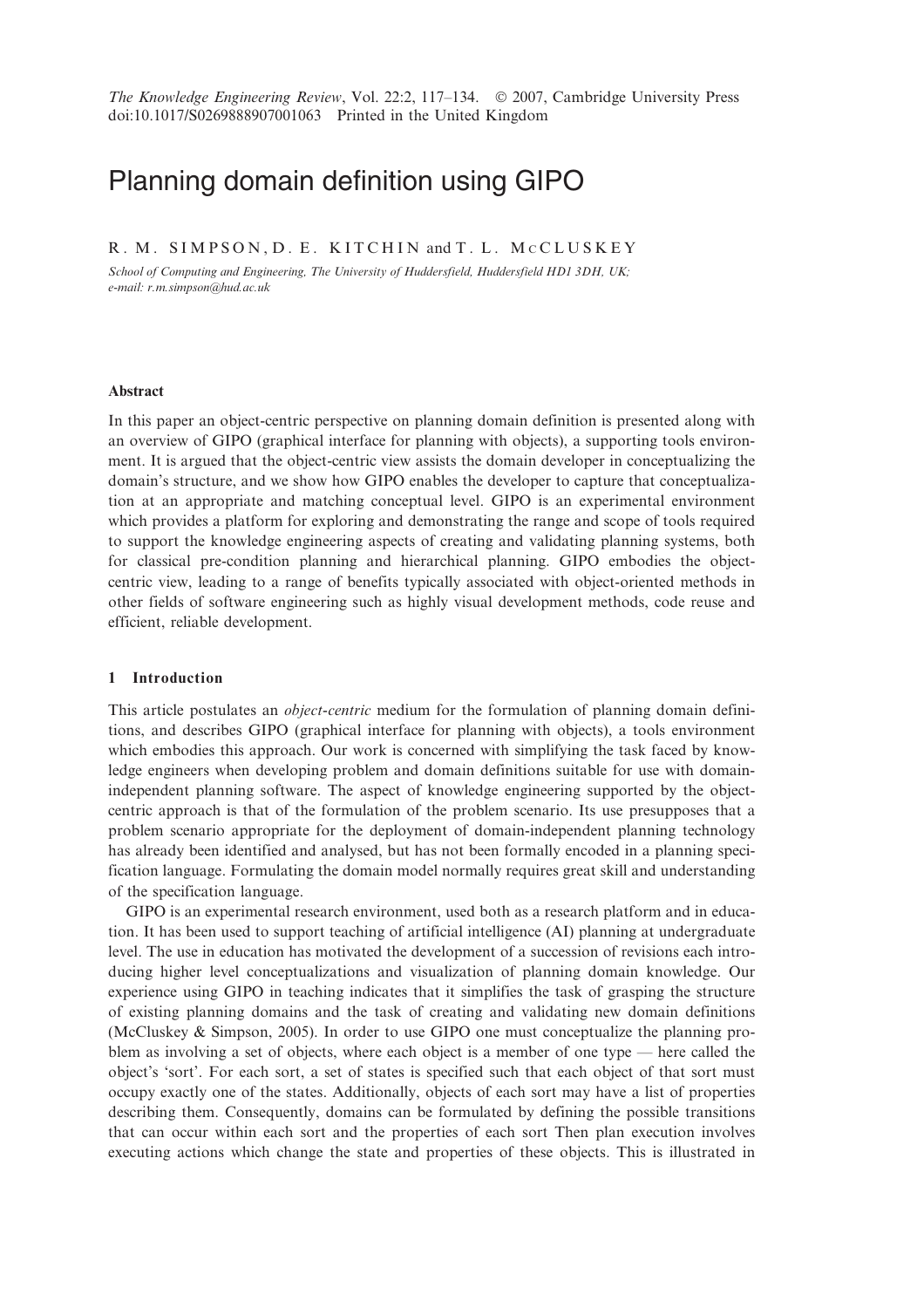the Dock Worker Robots (DWR) example, a domain in which automated cranes and robot trucks manage and transport containers around a shipping dock port (for a detailed description of the  $DWR$  example see Ghallab *et al.*, 2004). The domain can be modelled by describing the changes that can happen to the object sorts, that is, the robots, the containers and the cranes. Traditionally, creating specifications for AI planning domains involved the author focusing on the actions available to solve given problem instances. These actions are modelled by parameterized structures called action (or operator) schema (we use the term *actions* in this paper). In the objectcentric view, the focus is on the possible significant changes of state that the objects populating the problem scenario can make. In the DWR world the focus changes from considering, for example, how the 'lifting' of the robot arm may be specified to describing the states of the robot arm as 'free' or 'busy', and the states of the containers as 'lifted' or 'stacked on a container pile' or 'loaded on a ship'. Action definitions are then synthesized from the component descriptions of the changes that occur to the individual objects. In this way, the object-centric method provides guidance on how the author can create action definitions. In this manner the domain definition task has, we believe, been decomposed into smaller more manageable sub-tasks. The objectcentric view is also capable of being captured by state machine representations which can be a useful aid in understanding.

A method for formulating domain definitions based on the object-centric idea was introduced by McCluskey et al. (1996); McCluskey & Porteous, (1997), and was linked to the development of the definition language OCL, later refined into  $OCL<sub>h</sub>$  (McCluskey & Kitchin, 1998). The objectcentric approach has its roots in OCL but is capable of being lifted above the particular language that the definition is encoded in. Tool support enables the domain definition to be translated into other languages, principally PDDL, the dominant language used for the communication of domain definitions in AI planning (Ghallab et al., 1998; Fox & Long, 2001).

The current version of GIPO has two major operating modes. The standard mode allows the creation of classical planning domains. The internal representation allows the capture of domains of the complexity of those describable in PDDL version 1.7 without the use of any hierarchical task network (HTN) features. The second major mode enables HTN planning and is supported by the  $HyHTN$  planner (McCluskey *et al.*, 2003). In both modes the tool set contains graphical editors to assist in the creation of the domains, built-in planners to solve developed problems and animators to graphically inspect the plans produced. Manual steppers are provided by GIPO in both modes to assist in dynamically validating domain specifications. The steppers allow the user to create plans for well-understood example problems and inspect points of failure in cases where no plan (or no correct plan) is generated by the available planners. GIPO has an open API to link public domain AI planning engines to the system. Planning systems that process PDDL domain and problem descriptions from a command line interface can be executed by planner-specific scripts from within the GIPO environment. After a plan is generated it is returned to GIPO and loaded into the plan animator allowing the solution to be visualized. We aim to develop GIPO in step with the expressiveness of standard AI planner domain description languages to preserve this external planner link.

This paper presents an introduction to the underlying philosophy of the 'object-centric' view and shows how it supports a visual state machine type representation. We show the essential structure of the state machine representation and demonstrate how it maps to PDDL domain definitions. In the second part of the paper, an overview of the scope of the GIPO tool set is presented and we show how it capitalizes on the underlying 'object-centric' view.

## 2 The object-centric view

#### 2.1 Ontological assumptions of the object view

The basic assumption of the object view is that within any problem scenario that presents a planning problem there will be objects that are changed in some way during the execution of plans.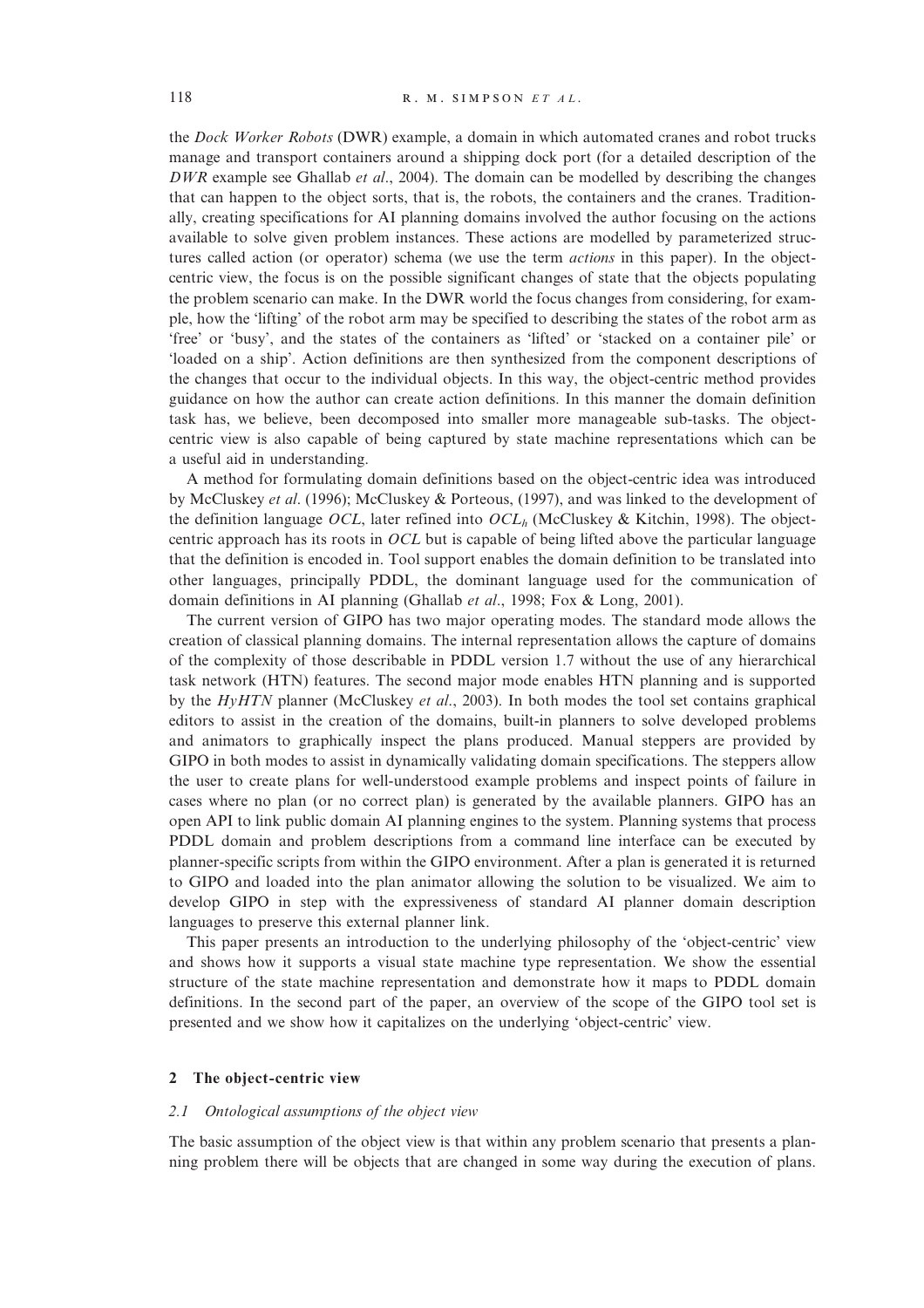This set of dynamic objects can be partitioned into subsets such that each member of a subset is distinguishable, relative to the planning task, by name only. Each object belonging to such a subset is capable of making the same changes. For each of these dynamic subsets of objects, which we call *sorts* (deriving from many-sorted logics; Manzano, 1993) the primary changes they undergo can be described by identifying named states that they change between. Additionally, for each such *sort* there may be properties, which are functions on an object's state, that characterize the sort's individuals. These properties may be static in the sense that they do not change during plan execution or they may be dynamic and are subject to change. Changes either to an object's state or to its dynamic properties are brought about by actions that can be controlled by the planning executive. A change may be accompanied by a constraint that requires the properties of the object to meet some condition. The distinction between what is classified as a named state and what as a property is to some extent pragmatic. In many cases the distinction will be intuitively obvious. A 'robot truck' may be described as having states 'available' or 'out of service' but have the property of being located. Factoring out properties of objects allows for a more succinct state machine representation of an object's 'life history' as described in the following text.

Given the above categorization of planning domain scenarios, we can represent the possible changes objects may make during plan execution with a form of finite state machine. Consider an object o1 of sort O capable of being in state s1 or s2. Objects of sort O have a property  $P$ that can take on the values  $p1$ ,  $p2$  or  $p3$ . Let us assume that an object of sort O can change between states s1 and s2 by performing action  $a1$ , and between s2 and s1 by performing action  $a2$ , and that during these changes the property P does not change. Such a scenario could be depicted by three disconnected state machines. Further, if we allow action  $a3$  to change the property P from p1 to p2 or from p2 to p3 or from p3 to p1, the three connected state machines could be shown as in Figure 1. If we have multiple objects of sort  $O$  then their potential changes would each be shown on a structurally identical state machine. Such forests of state machine diagrams are clearly unwieldy but they can be simplified into a compact form: we can use one diagram to represent each object of the same sort, and we can remove the duplication resulting from different property values. The result of such simplification allows us to represent the same information in the state machine shown in Figure 2(a), where the constraint on action  $a3$  is given by the relation,  $next(p1,p2), next(p2,p3), next(p3,p1)$ . In this diagram, we present along side the abstract machine a possible realization within the DWR domain where we have robots that require to be enabled before they can move between adjacent locations. The arrows labelled only by action names are assumed to leave properties of the objects unchanged. The 'abstract state machine' diagrams form the basis of the history view of planning domains. We call such diagrams 'object life history diagrams'. The propositional description of the domain can be derived from the diagrams.

# 2.2 Deriving propositional descriptions from state diagrams

Propositional descriptions of domains may be easily derived from abstract state machines. The described domain fragment and shown in Figure 2(a) supports two PPDL types  $\rho$  and  $p$  for the dynamic objects and their properties. The predicates are then formed to identify the states of



Figure 1 State machine view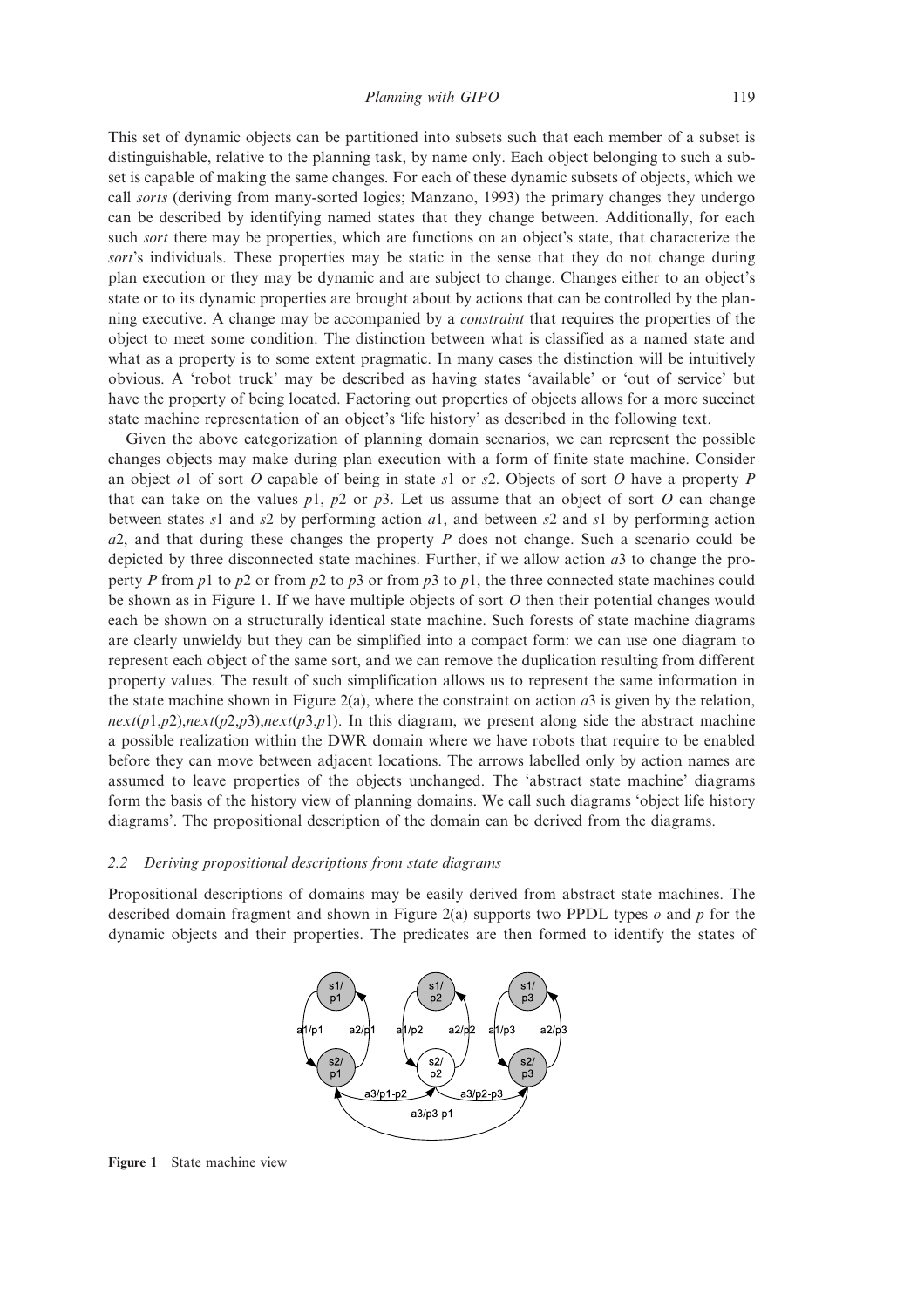

Figure 2 Abstract state machine view (a), Realization in DWR domain (b)

the dynamic objects and to associate each object with the current value of its property. The property P is given some appropriate name and a type chosen for its potential values. In this example, the name and type are 'prop' and 'p', respectively. The next constraint, which limits the range of property changes, is defined by instances of the 'next' predicate. In the translations that follow we show both the translation of the abstract example and the corresponding example drawn from the DWR domain.

```
(:types o p) (:types robot location)
(:predicates (:predicates
     (s1 ?o1 - o) (disabled ?r1 - robot)<br>(prop ?o1 - o ?p1 - p) (location ?r1 - robot)
                                           (disasted :ii 10200)<br>(location ?r1 - robot ?loc1 - location)
    (s2 \t ?o1 - o) (enabled ?r1 - robot)<br>(next ?p1 - p ?p2 - p) (adjacent ?loc1 - loc
                                       (adjacent ?loc1 - location ?loc2 - location)) and the contract of \overline{\phantom{a}}
```


In this way we see that thinking of the domain's dynamic objects as embodying state machines has given us the propositional descriptions (Listing 1). The action descriptions also follow as easily. For the actions such as al and  $a2$  that only involve state changes the action description simply requires a precondition that the object is in the source state and has the effect that the object is asserted to be in the target state and no longer in the source state. Listing 2 shows the PDDL definition for the actions (actions) a1 and enable from DWR.





Actions involving property changes, such as  $a3$  (Listing 3), in addition to referencing the state predicate in the precondition also require that the object's property prop has a value that appears in the constraint clause *next*. The effect list retracts that value of the property and asserts the new value as dictated by the next predicate. The instances of the next predicate are given in PDDL as part of a problem definition.

| (:action a3                                                | saction move:)                                                    |  |  |  |
|------------------------------------------------------------|-------------------------------------------------------------------|--|--|--|
| :parameters (?0 - o ?PA - p ?PB - p)<br>:precondition (and | :parameters (?R - robot ?LA ?LB - location)<br>:precondition (and |  |  |  |
| (s2 ?O)                                                    | (enabled ?R)                                                      |  |  |  |
| (prop ?O ?PA)                                              | (location ?R ?LA)                                                 |  |  |  |
| (next ?PA ?PB)                                             | (adjacent ?LA ?LB)                                                |  |  |  |
|                                                            |                                                                   |  |  |  |
| effect (and:                                               | effect (and:                                                      |  |  |  |
| (not (prop ?O ?PA))                                        | (not (location ?R ?LA))                                           |  |  |  |
| (prop ?O ?PB)                                              | (location ?R ?LB)                                                 |  |  |  |
|                                                            |                                                                   |  |  |  |
|                                                            |                                                                   |  |  |  |

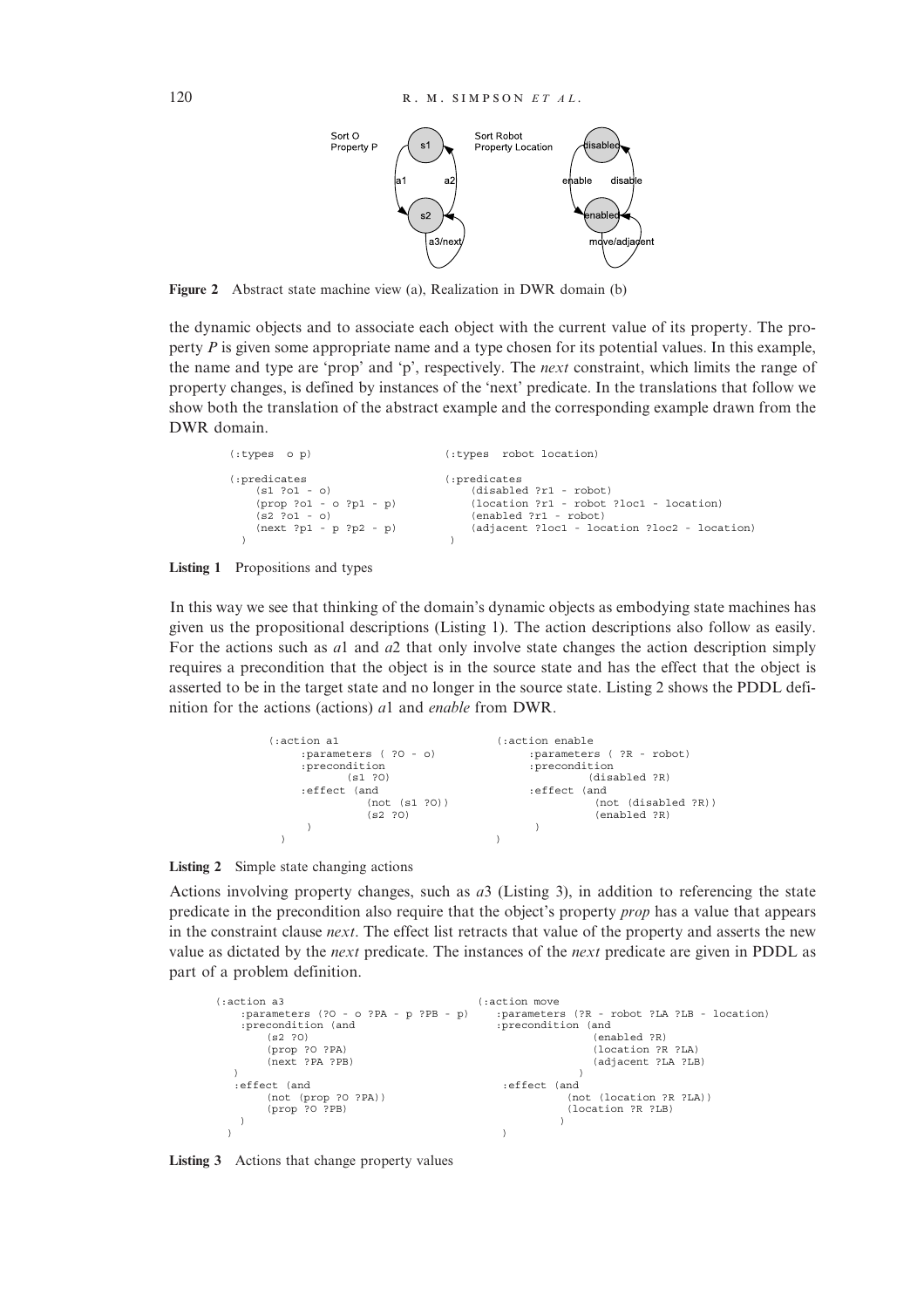

Figure 3 Multi sort state machines - abstract (a) DWR realization (b)

At this level it is a simple extension to allow an action to bring about both state changes and property changes. It is also straightforward to allow objects to have multiple properties.

#### 2.3 Combining object state machines

Domain definitions normally involve changes to objects drawn from different dynamic sorts, and the changes made in the life history of one object sort may be dependent on coordinating with the states and changes made to some other object sorts. We will illustrate the ways in which state machines may combine with reference to Figure 3 which introduces a second state machine for objects of sort O2. This state machine is structurally identical to that in Figure 2. Again, we also give an example drawn from the DWR domain. We describe variations on three different combinations where coordination among state machines occur.

- 1. Prevail requires that for an object of sort  $O$  to make a transition, some object, normally of some other sort O2, must be in a required state, and remains in that state during action execution.
- 2. Necessary combinations require two or more objects, normally of different sorts to make transitions simultaneously.
- 3. Conditional combinations require one object, if in the appropriate state, to make a transition only if a second object, normally of a different sort, makes a specified transition.

#### 2.3.1 Prevail combinations

In Figure 3(a) the action a1 for sort O may require that an object instance of sort O2 is in state s21 and remains in that state.

This requires a parameter for an object of type  $O2$  to be added to the action definition and also that the predicate asserting that the object instance?  $O2$  is in state s21 is added to the actions precondition as shown in Listing 4.

```
action al (:action load)<br>:parameters ( 20 - 0, 202 - 0) :parameter
                                   :parameters (?C - container, ?R - robot)
  :precondition (and : precondition (and
       (s1 ?O) (held ?C)
       (s21 ?O2) (disabled ?R)
  ) and the contract of \mathcal{O}(n):effect (and \qquad \qquad :effect (and
                                         (not (held ?C))<br>(loaded ?C)(not (s1 ?0))<br>(s2 ?0)) and the contract of \mathcal{O}(n)) and the contract of \mathcal{O}(n)
```


The *prevail* condition can be more complex in that the connection may set up an enduring association between the object of sort  $O$  and the object of sort  $O2$ . This, for example, could happen in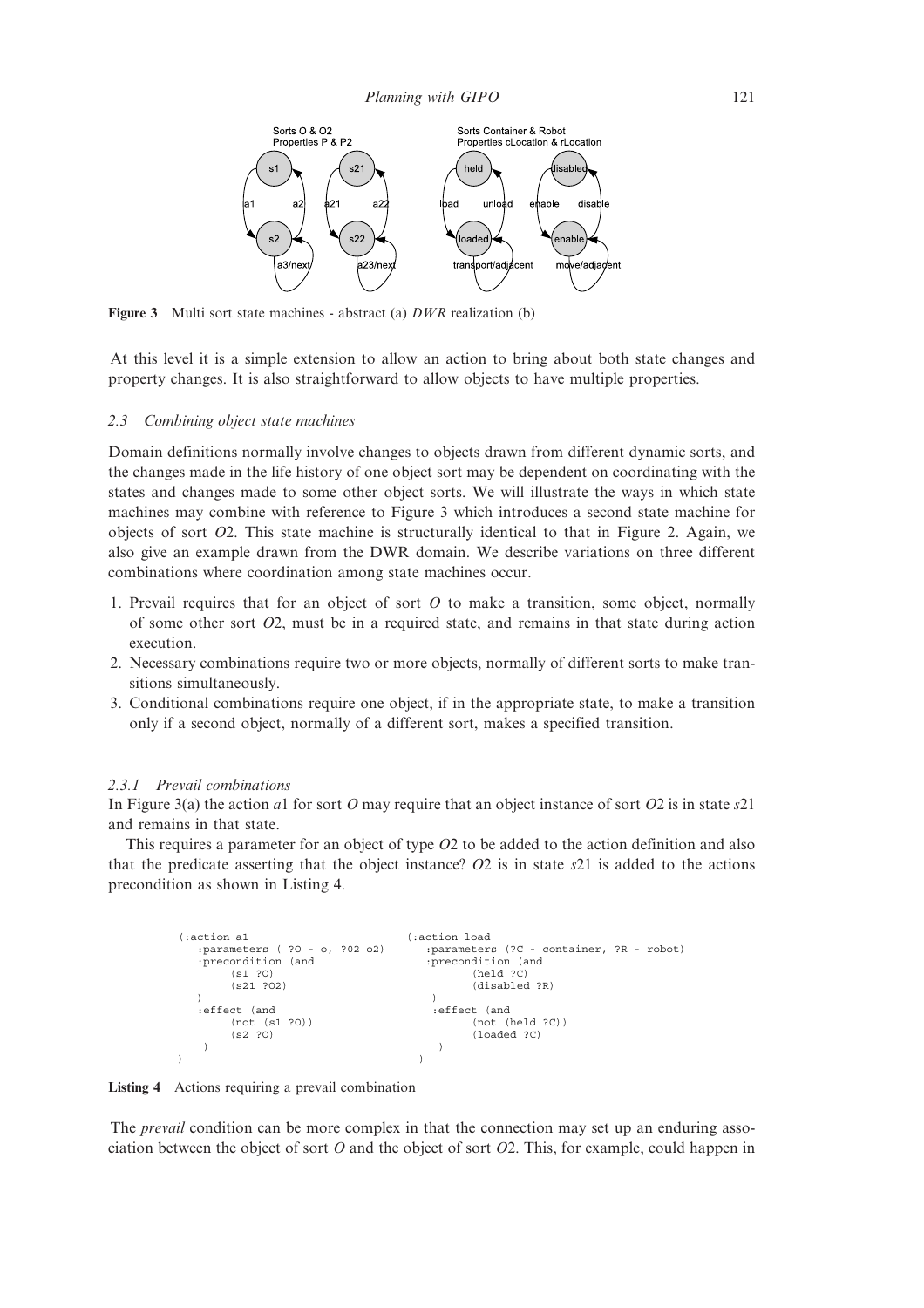

Figure 4 Multi sort state machines showing prevail connection. Abstract (a) DWR (b)

the DWR domain when a container is *loaded* onto a robot truck. It must be remembered onto which truck the container is loaded so that it can eventually be unloaded from the same truck. The association needs to be remembered in all the states reachable as a result of performing the action until such time that the association is explicitly ended. In the  $DWR$  example the *unload* action will explicitly end the association. To capture such associations diagrammatically we can add connecting arrows suitably annotated to show the intention, as in Figure 4, and this is what is done in the object life history editor (OLHE) of GIPO. In terms of the propositional code for the resulting action  $a_1$ , the association is captured by adding an extra argument to the target state of the action. In fact an extra argument will be added to all states reachable from the action and removed only when an action explicitly ends the association. In this example the state predicate for the state  $s2$  has been modified to include an argument for a value of type O2. This definition of the state predicate replaces the old one and must be used in all references to state s2 (Listing 5).

| (:action a1                                                     | (:action load                                                               |  |  |
|-----------------------------------------------------------------|-----------------------------------------------------------------------------|--|--|
| :parameters (?0 - o, ?02 - o2)<br>:precondition (and<br>(s1 ?O) | :parameters (?C - container, ?R - robot)<br>:precondition (and<br>(held ?C) |  |  |
| (s21 ?02)                                                       | (disabled ?R)                                                               |  |  |
|                                                                 |                                                                             |  |  |
| effect (and:                                                    | effect (and:                                                                |  |  |
| (not (s1 ?0))                                                   | (not (held ?C))                                                             |  |  |
| (s2 ?0 ?02)                                                     | (loaded ?C ?R)                                                              |  |  |
|                                                                 |                                                                             |  |  |
|                                                                 |                                                                             |  |  |

Listing 5 Actions requiring prevail combinations with remembered association

There are other features that can be present in a prevail condition. For example, the properties of the connected objects may be required to be coordinated in some way, and there may also be a need for multiple instances of object of sort O2 to be associated with the action. In the DWR example above, the properties of 'location' for the container and robot would be required to have the same value. How we deal with such elaborations is fully described in the GIPO manual, but essentially it involves annotating the arrows showing the connection between actions and states.

#### 2.3.2 Necessary combinations

A second major way in which the actions of differing object sorts may need to be coordinated is where transitions from differing sorts both refer to the same action. It may, for example, be the case that both actions  $a_1$  and  $a_2$ 1 are required to occur together. From the perspective of the planning executive they may refer to the same action. This is easily accomplished at the propositional level where the bodies of the two distinct actions are combined into a single description and the result given a common action name (Listing 6).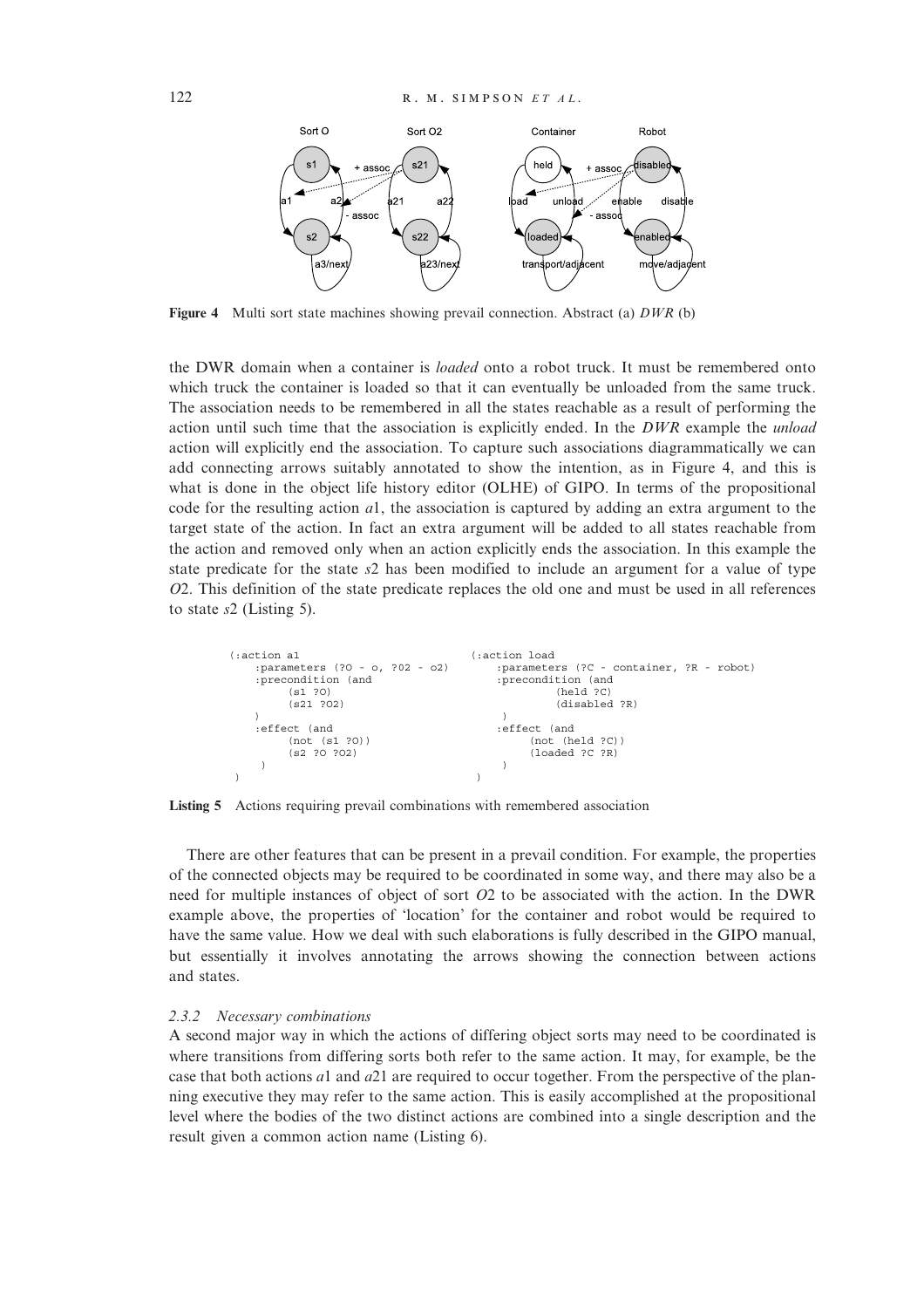```
(:action a1 (:action a21
       :parameters ( ?0 - o) :parameters ( ?02 - o2)<br>:precondition (and :precondition (and
                                          :precondition (and :precondition (and
            (s1 ?O) (s21 ?O2)
       ) and the contract of \overline{\phantom{a}}:effect (and :effect (and
             (not (s1 ?0)) (not (s21 ?O2))<br>(s2 ?0) (s22 ?O2)
                                         (s22 ?02)) and the contract of \overline{\phantom{a}}) and the contract of \overline{\phantom{a}}becomes
(:action a1
       :parameters ( ?O - o ?O2 -o2)
       :precondition (and
             (s1 ?O)
             (521, 202))
       :effect (and
             (not (s1 ?O))
             (not (s21 ?O2)
             (s2 ?O)
             (s22 ?O2)
        )
    \overline{)}
```
Listing 6 Action requiring necessary combinations

A second example might be where the self-loop transitions a3 and a23, as in Figure 4, are required to occur together. Both have the property changing restriction that requires their declared property 'prop' to change value as dictated by the 'next' propositional restriction. In terms of the DWR example we could require that the transport and move actions occur together, and the container and robot to make the same change in location. We show such restrictions on the diagrams by using double-headed arrows connecting the specified transitions. As with *prevail* conditions, *neces*sary conditions can be further elaborated to allow associations to be created and ended and also to allow the properties of the connected objects to be required to match in some way.

#### 2.3.3 Conditional combinations

Conditional combinations occur where the primary transition is joined with a secondary such that the primary transition may occur without the secondary but not the secondary without the primary. If the above-described connection between  $a_1$  and  $a_2$  was a *conditional* combination rather than a necessary combination, the resulting action would be as seen in Listing 7.

```
(:action a1
       :parameters ( ?O - o)
       :precondition
             (s1 ?O)
       :effect (and
             (not (s1 ?O))
             (52, 20)(forall (?O2 - o2)
                      (when (s21 ?O2)
                             (and
                                (not (s21 ?O2)
                                      (s22 202))))
        )
    \overline{)}
```
Listing 7 Action requiring conditional coordination

The conditional combination requires that *every* object capable of making the secondary transition, that is, where the precondition is met, must make the transition to the new state. The secondary transition cannot be made if there is no accompanying object making the primary transition. In the DWR example, the connections between the 'transport' action of the container and 'move' action of the robot are most plausibly treated as a conditional combination. The robot may move without any container being loaded, whereas the container may only be transported once loaded on a robot. The full move action (automatically generated by GIPO) with the restriction that the robot can only move to adjacent locations is shown in Listing 8.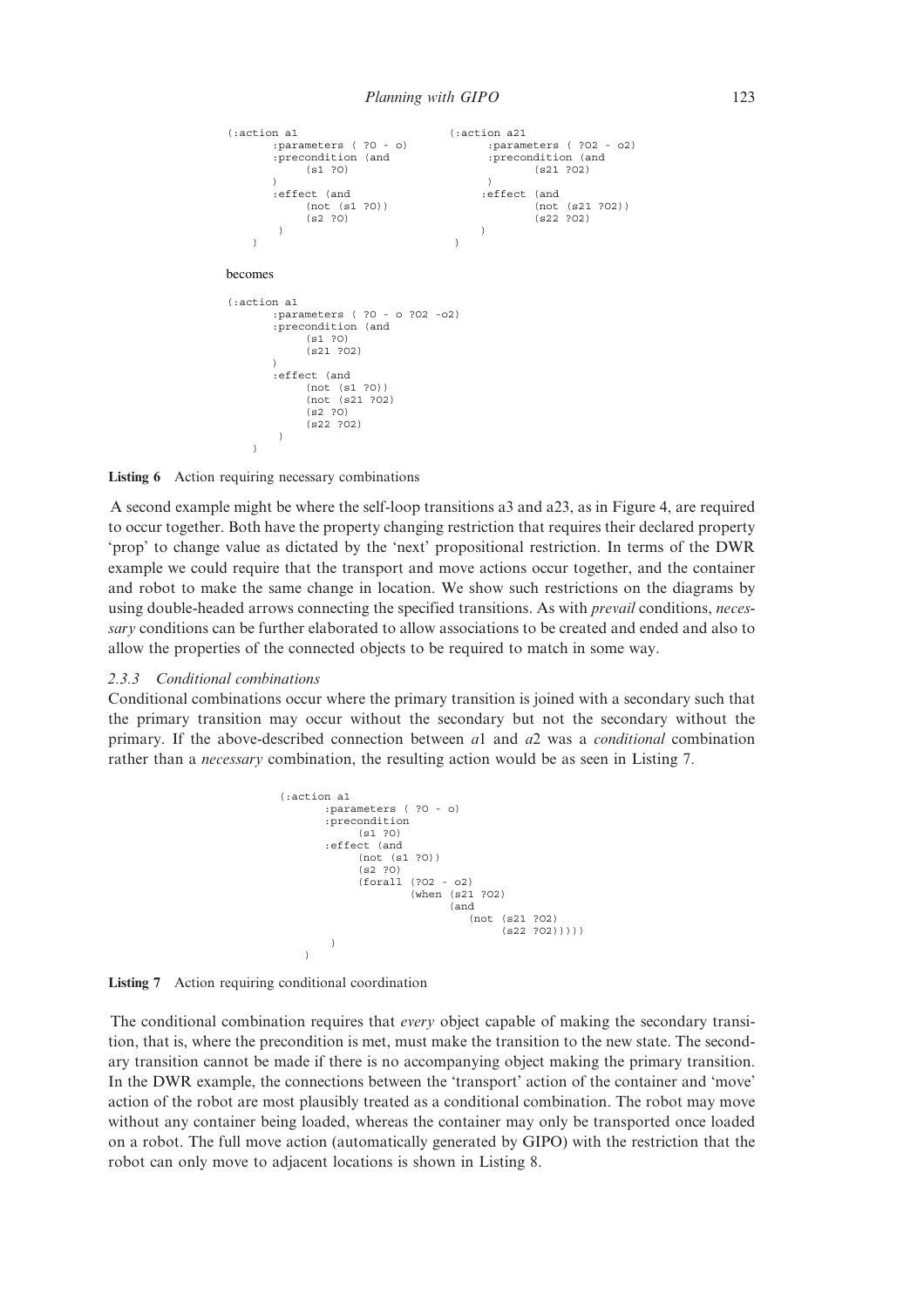```
(:action move
   :parameters ( ?R - robot ?L1 - location ?L2 - location)
   :precondition
         (enabled ?R)
         (rLocation ?R ?L1)
         (adjacent ?L1 ?l2)
   :effect (and
         (not (rLocation ?R ?l1))
         (rLocation ?R ?L2)
         (forall (?C - container)
             (when (and
                    (loaded ?C ?R)
                    (cLocation C? ?L1))
             (and
                (not (cLocation ?C ?L1)
                      (cLocation ?C ?L2)))))
        )
   )
```
Listing 8 DWR action requiring conditional connection

### 3 The GIPO environment

Our intention in creating the GIPO Environment is not simply to develop a tool for the creation of planning domains in the internal object-centric representation language, but to promote the tool as a modelling tool irrespective of the final target language. The overall architecture of the environment is shown in Figure 5. Central to GIPO is the object-centric internal representation of domains which is manipulated by all major tool elements. The environment contains a range of domain acquisition tools and associated static validation routines to promote the accuracy of the formulation. The global static validation tool can be used to report on likely faults and omissions in the model. Once a model appears to be acceptable the plan stepper and plan animator, with the associated internal planners, can be used to further dynamically check the model. To enable GIPO to be used as a general domain modelling tool we have developed translators between our internal language  $OCL<sub>h</sub>$  and PDDL (Simpson *et al.*, 2000). We also provide an API to enable external planning systems to interface to the tools to provide scope for testing and fielding alternative planning algorithms to those internal to GIPO. Currently the interface allows planners which can input OCL or typed and optionally conditional PDDL. As an example, we have successfully tested the embedding of FF version 2.3 (Hoffmann, 2000) and LPG version 2.1 (Gerevini & Serina, 2002) into GIPO to allow running the planners on selected problems and viewing output in tools such as the plan animator. There is no requirement to amend any of the distributed code for third party planners: pre- and post-processing scripts take care of differences among individual systems.

#### 3.1 Initial domain definition within GIPO

GIPO provides a range of graphical editors to enable the initial creation of domain definitions. To use the basic editors the user follows the 'Domain Definition Methodology' as presented in the GIPO tutorials. These basic editors closely follow the structure of domains expressed in OCL or  $OCL<sub>h</sub>$ , where the user must first name the classes of objects which can participate in the problem domain. The user, in sequence, defines the predicates that are used to describe object instances, and defines object class states, which characterize the legal combinations of predicates that may be used to describe object instances. The concluding steps are to define the domain actions and HTN methods, if appropriate. Problem instances can then be defined and dynamic domain testing carried out.

The basic method of domain editing, although removing the need to have a deep understanding of the domain formulation at a textual level, has been superceded by the OLHE as described in the next subsection. A major limitation of the basic method is that it does not naturally give any guidance as to how the appropriate predicates should be chosen to describe the object types in the domain. To provide a rationale for the choice of predicates, the user needs to be provided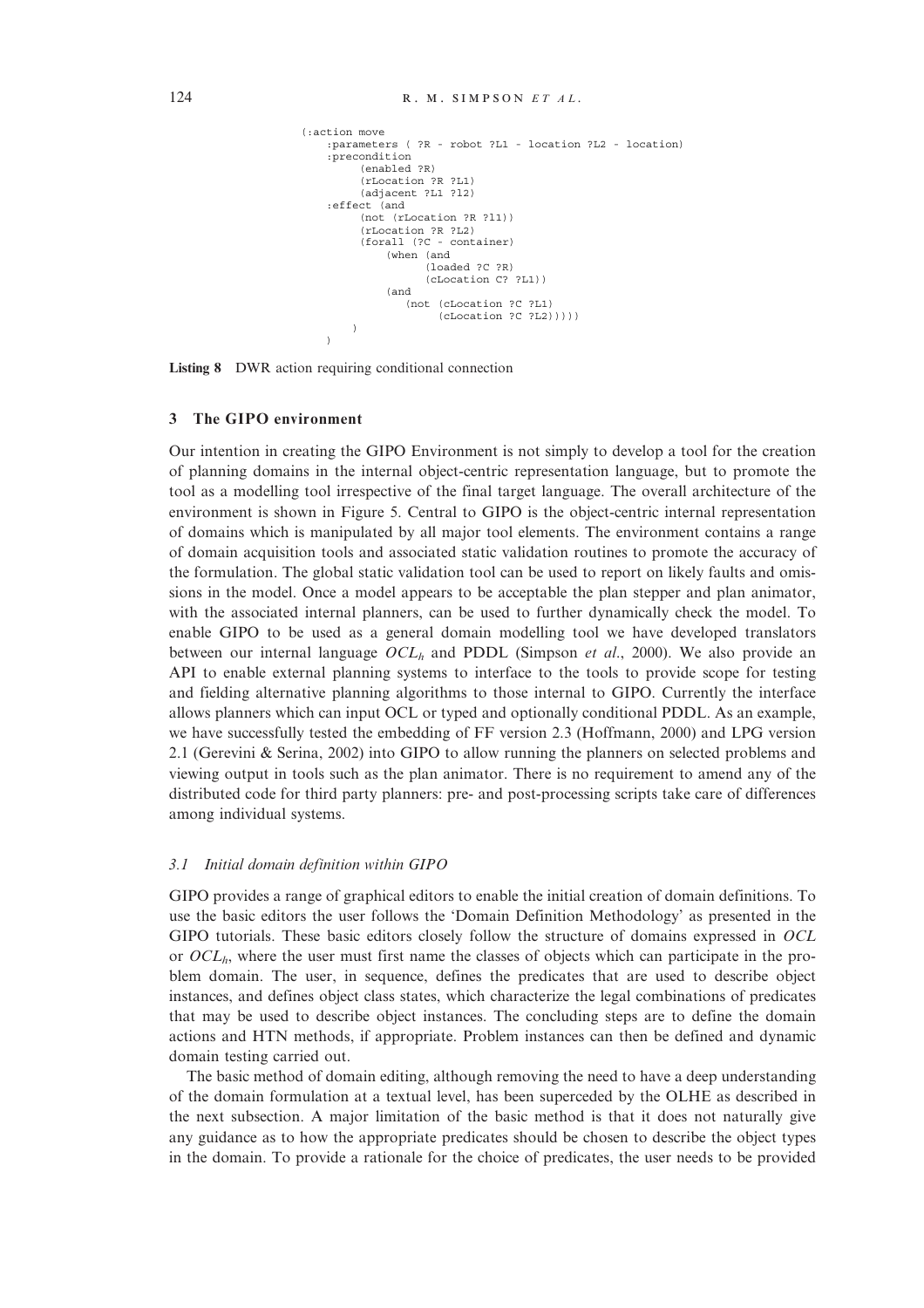

Figure 5 Architectural breakdown of GIPO



Figure 6 *DWR* crane life history (a) *DWR* robot life history (b)

with a guide to the potential role that the predicates can play in the description of the objects. Creating object life histories focuses the user on such roles, rather than on the predicates required to describe them.

#### 3.2 Object life histories in GIPO

The OLHE allows the user to draw state machines that describe the domain's dynamic object classes. GIPO then automatically generates the domain definition from those diagrams.

In Figure 6(a) we show the state machine for the crane as modelled in the DWR example. States are shown in rectangles with appropriate icons and state names, where as state transitions are shown as roundtangles and labelled with the name of an action that would bring about the change in state as shown by the transition arrows. The figure shows that a crane is in one of two states and that there are two different actions that can trigger state changes from either state to the other.

In Figure 6(b) we show the **robot** state machine and show how we diagrammatically represent the ability of a robot to change location by driving along the dock track. The 'moveTo' and 'takeTo' transitions are property changing transitions, which are distinguished from other transitions by colour. When a robot makes one of these transitions, it will change property value — in this case the location of the robot. Viewing the property inspector in the editor (Figure 7) reveals the properties associated with the objects and any constraints placed on property changes.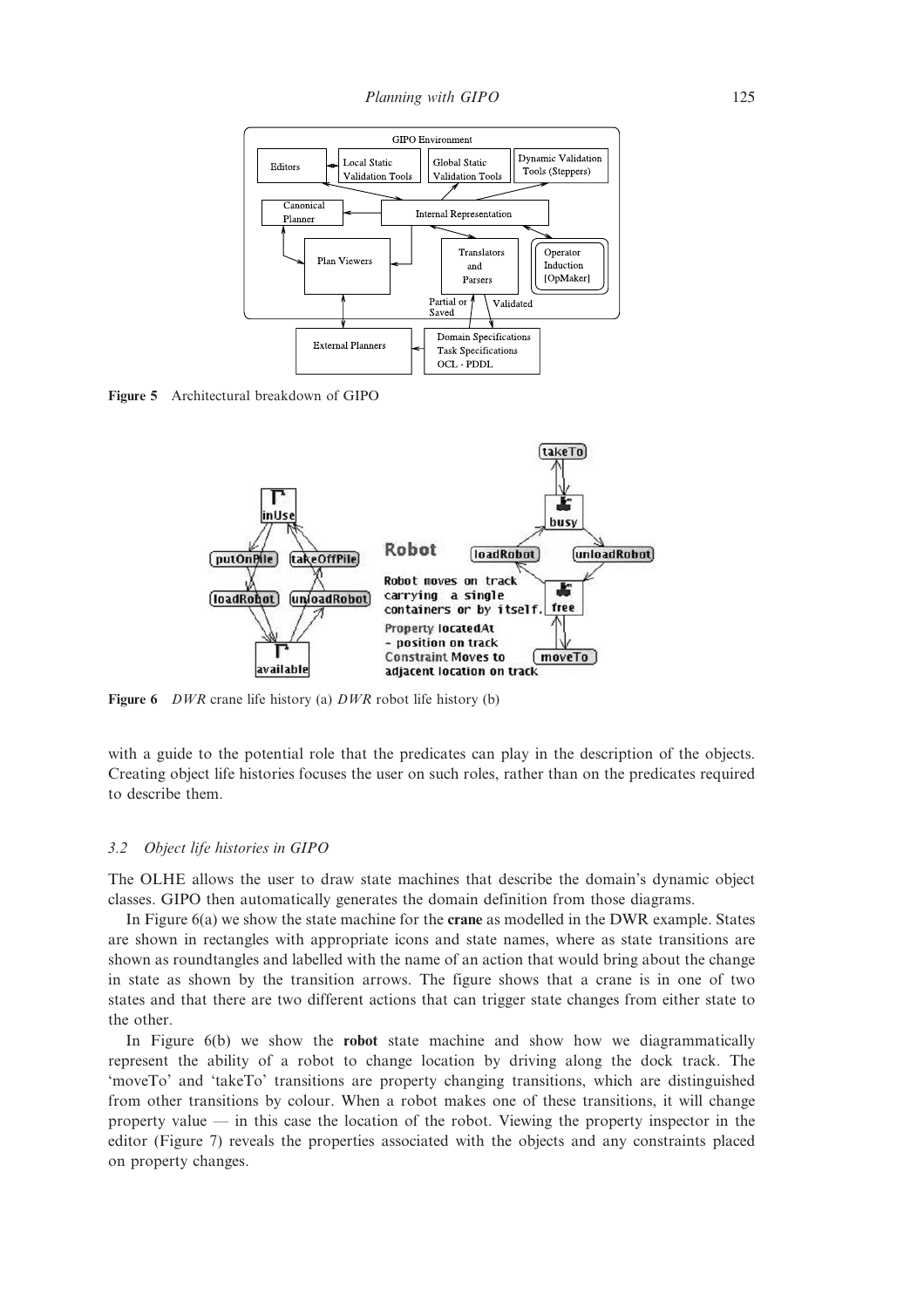| $\blacksquare$ Properties of busy $\mathcal{\rhd}$ |             |  |  |  |
|----------------------------------------------------|-------------|--|--|--|
| Name                                               | Object Sort |  |  |  |
| busy                                               | Irobot      |  |  |  |
| Property                                           | Value Type  |  |  |  |
| locatedAt                                          | loc         |  |  |  |
| Close                                              |             |  |  |  |

Figure 7 Property inspector



Figure 8 Screen-shot of GIPO editing DWR domain

An indication of how the connections are shown between the state machines for the different dynamic sorts is given in Figure 8, where the complete model for the DWR domain is presented.

#### 3.3 Scaling to large domains

Using the basic OHLE, designing a large domain specification at the level of charting every object transition and all connections among them is still a complex task. We do believe, however, that the visualizations greatly expedite the task of domain definition. To assist further in providing visualizations that are easy to grasp, we provide features such as the ability to selectively view part of the emerging domain and switch on and off connections linking the different sort state diagrams. More importantly, to aid both visualization and reuse, GIPO provides methods to allow some of the complexity to be encapsulated in higher order structures. Such higher order structures form 'packages'. We need this both to simplify diagrams to allow the essential structure of the domain to be more easily envisaged, and to allow for reuse of complex but often repeated structural elements. We require reuse for different object types within the same domain and across multiple domains. GIPO provides mechanisms to allow domain developers to isolate diagrams which may be formulated into package structures. These provide a public interface to private substructures and store these in a library for reuse. Packages are used in the completed DWR model as shown in Figure 8. In this diagram the states of the container while on a stack are encapsulated in the package 'onStack'.

By constructing complex state machines and showing how action transitions coordinate, complete domain definitions can be built up. The textual representation of the domain is generated automatically from the diagram. To produce a testable domain all the user needs do is to add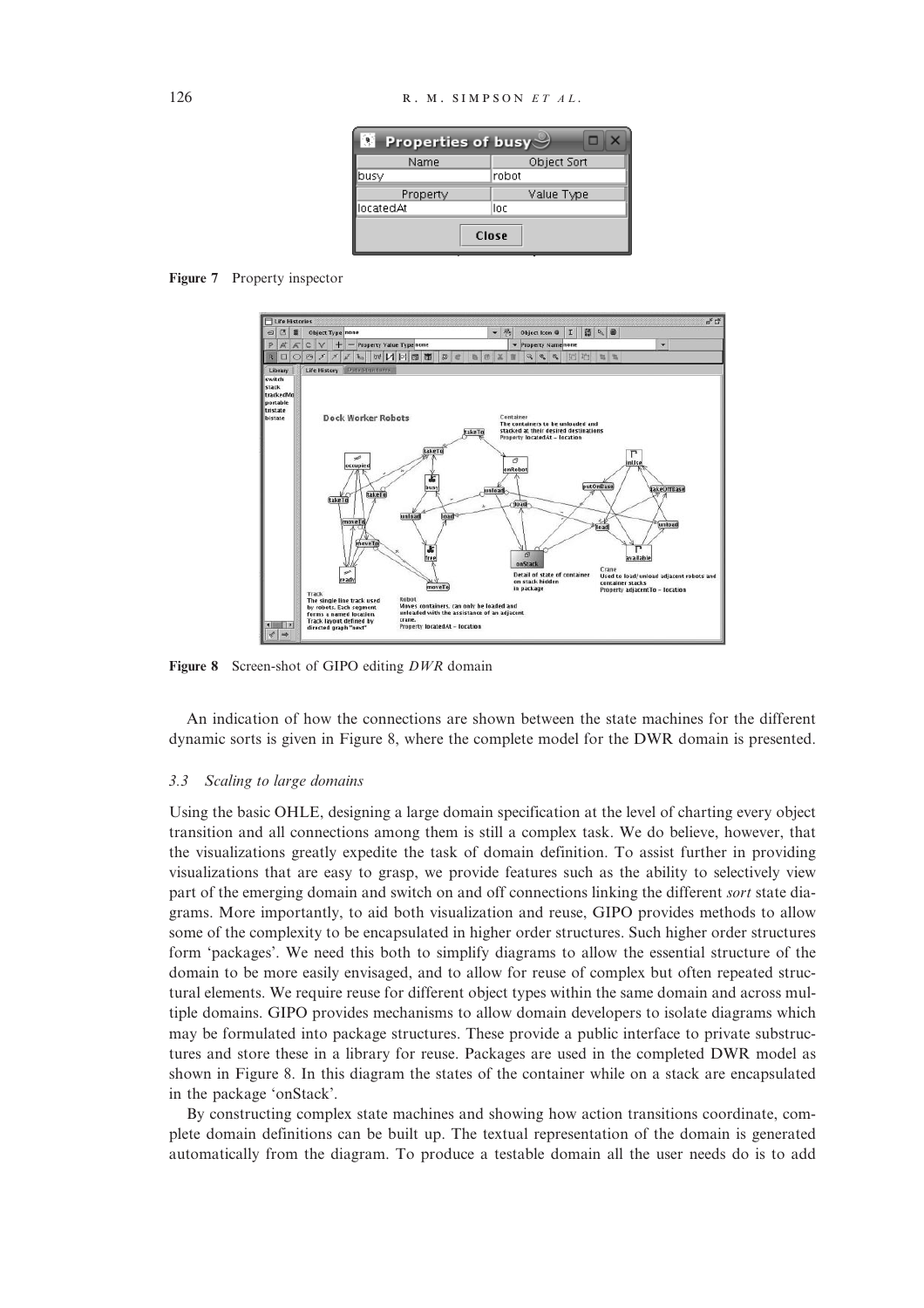| C3<br>Commit<br>$Sorts -$                                                                                                                                               | (分)<br>微<br>do<br><b>Restore</b><br>Verify<br><b>Rename</b><br>States.         | 壇<br>吓<br>д<br>Print<br>Close<br><b>Delete</b><br>Copy<br><b>Edit States for Task</b>                                                                                           | Task <sub>w</sub>                                                                                                  |
|-------------------------------------------------------------------------------------------------------------------------------------------------------------------------|--------------------------------------------------------------------------------|---------------------------------------------------------------------------------------------------------------------------------------------------------------------------------|--------------------------------------------------------------------------------------------------------------------|
| <b>AllSorts</b><br>free@obo1.Loo<br>S container<br>roboAtcobol.Loo<br>SI Ioc<br>busy@obo1.Container<br>crane<br>roboAtá obo1.Loo<br>loc<br>robot<br>robo1<br>robo2<br>о | free(robo1,Loc)<br>roboAt(robo dockA<br>dockB<br>pallet1<br>pallet2<br>pallet3 | odTask_1<br><b>Initial State</b><br>available(crane1)<br>adjacent(crane1.palle<br>available(crane2)<br>adjacent(crane2.palle<br>$\blacktriangleright$<br>п<br><b>Goal State</b> |                                                                                                                    |
| ٠                                                                                                                                                                       | ×                                                                              | 回<br>情<br>ß.<br><b>New</b><br>Clear<br><b>Delete</b><br>m<br>臥<br>Initial<br><b>Update</b><br>Goal                                                                              | ۰<br>base(c3,pallet1)<br>contAt(c3,pallet1)<br>on(c1, pallet1, c3)<br>contAt(c1,pallet1)<br>onTop(C2, pallet1, c1) |

Figure 9 The GIPO task editor

the information to create problem instances. GIPO provides support for this in the 'Task Editor'. The user is presented with lists of predicates defining the possible states of each object class and is allowed to select possible values to instantiate both initial and goal states for tasks. This process is shown in Figure 9.

#### 3.4 Opmaker

To lower the threshold of prior knowledge required to develop planning domain models GIPO incorporates an action induction process, called *opmaker* (the reader is referred to McCluskey et al. (2002) for a more detailed description and evaluation of the tool). This tool is aimed at the knowledge engineer with good domain knowledge but weaker general knowledge of AI planning. Opmaker requires as input an initial structural description of the domain along with a wellunderstood training problem accompanied by an action sequence adequate to solve the training problem. In particular we assume that the modeller's partial construction of the domain definition has reached the stage where there exists at least a class hierarchy, predicate and state definitions. This may have been done using either the basic editors of GIPO or by partially describing the domain using the OLHE.

To run *Opmaker* the user must specify the training problem, using the task editor (see Figure 9). A task specification defines an initial state for every object in the problem and the desired state of a subset of these objects as the goal state to be achieved. The user now supplies opmaker with the training sequence of actions. An action is simply the chosen name for the action followed by the names of all objects that participate in the application of the action. A good sequence of actions would ideally include instances of all actions required in the domain, though this is not required by opmaker; the action set can be built up incrementally using different problem instances. A snapshot of an element of the dialogue carried out by *opmaker* to help infer action structure is shown in Figure 10.

The strategy *opmaker* uses relies on the structural knowledge within the partial domain definition already specified. In particular for each type of object in the domain there will exist an abstract specification of each possible state that objects of that sort can be in. Opmaker works by stepping through the training example, advancing the state of each referenced object from the initial state to the next legal state by deducing the possible legal states of the affected objects referenced in the training action step. When there are multiple possible legal states that an object may advance to, the user is queried to determine which of the possible states the object should be in. This is shown in Figure 10, where actions are being derived for a domain with trains moving on a single line track. The drop-down list contains all possible legal states for the 'track' instance 't1'. Before the application of the 'drive' action the track segment 't1' was 'occupied'. The user should confirm in this case that the result of the action will be that 't1' is now in the state 'free'. Once the state transitions of the named object instances are known this information can be generalized to produce action schema. The derived action schema will be used in future uses of the action in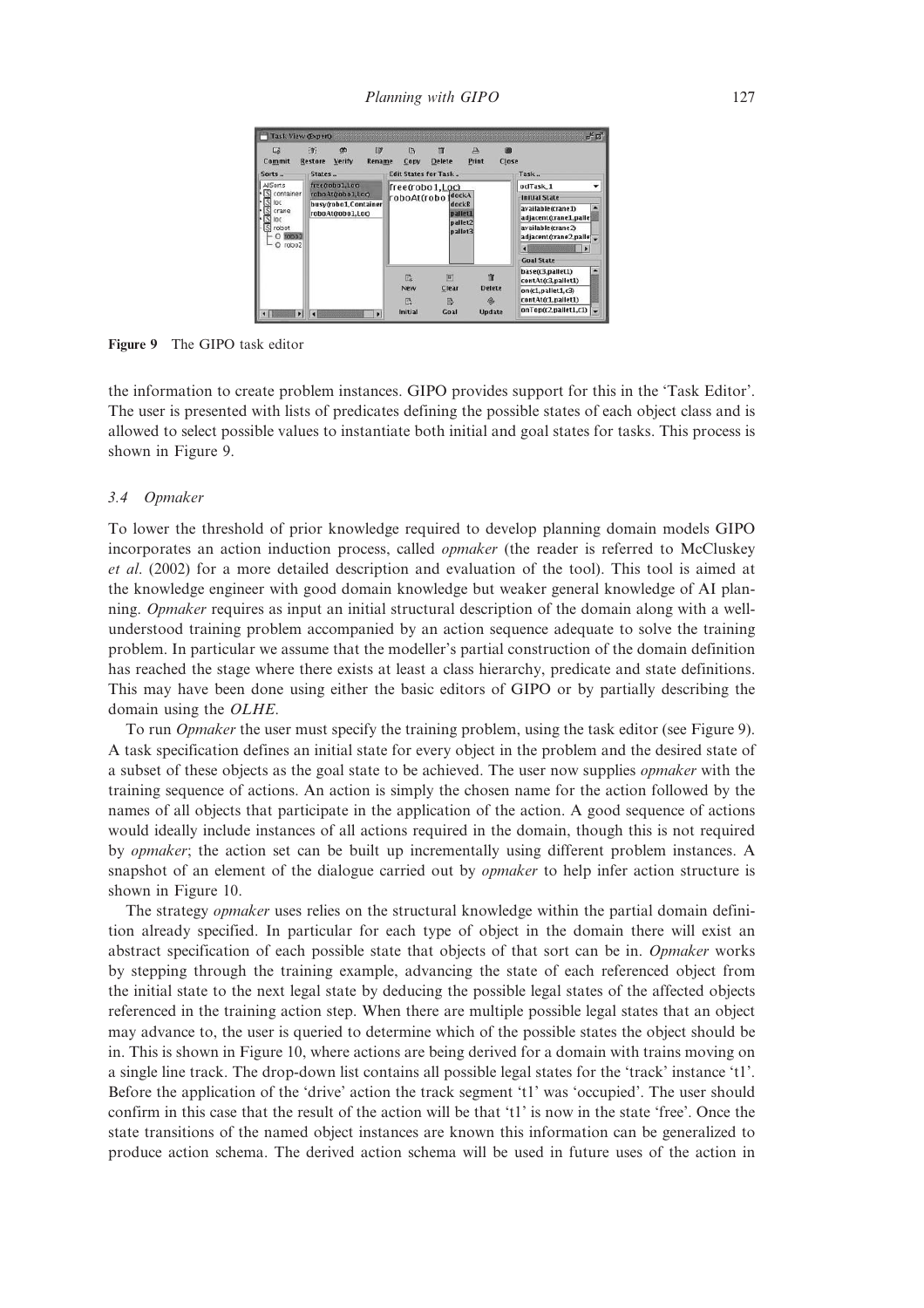| <b>NOp Maker Input</b>                                                            |        |               |
|-----------------------------------------------------------------------------------|--------|---------------|
| Select a state for t1 that results from applying the action<br>drive(trainAt1.t2) |        |               |
| $t1$ begins the action in state occupied( $t1$ ) and ne( $t1,t2$ )                |        |               |
| End State $\gg$ free(Track)                                                       |        |               |
| t1 does not change state in this action.                                          |        |               |
| Changes all objects of sort track in the same prior state                         |        |               |
| <b>Generalise the precondition to</b>                                             |        | [occupied(1)] |
|                                                                                   | Cancel |               |

Figure 10 *Opmaker* querying user

the training sequence and may be refined in cases where the derived action only provides a partial match with the new instance. In this way *opmaker* steps through the training sequence, querying the user and advancing the state of each object referenced in the action schema until the training sequence is exhausted.

#### 3.5 HTN planning

GIPO provides editors and tools to support HTN planning as expressed in the  $OCL<sub>h</sub>$  language (McCluskey & Kitchin, 1998). In brief, GIPO allows the definition of methods which are actions that can be specified in terms of a composition of actions as defined for classical planning. Primitive actions are the non-composite actions defined in GIPO as already described.

HTN methods are defined in terms of three elements:

- 1. A declaration of the changes that the composite action guarantees to bring about for identified object types.
- 2. A definition of any precondition applying to any associated required object referenced in the guarantee.
- 3. A graph of subactions which if performed would bring about the guaranteed changes. This graph can contain nodes that we call 'achieve goals' that represent preconditions that may have to be achieved before a specific action in the subgraph can be carried out.

In GIPO the *method* editor allows each of these segments to be represented in a graphical form. In Figure 11 we see a method called 'carry direct' being defined. This is a method that might be used in a logistics type domain, where packages have to be delivered by a variety of forms of transportation. The top two roundtangles define the changes guaranteed when the package is transported. The guarantee requires that the package be in a state that would form a ground instance of the LHS roundtangle, namely that it is at some location  $O$  and that it is *waiting* and *certified*. The RHS or post condition states that the package will end up at a new destination D. The bottom roundtangle expresses the precondition that the city of origin of the package and of the destination be the same. The graph of actions forming the decomposition of the method is shown in Figure 12. Both primitive actions and other methods can be used in the definition of a decomposition. Method definitions may be recursive. A decomposition may include pre-conditions that apply to the actions forming the decomposition. In Figure 12 the rectangle containing the predicate  $at(V, O)$  expresses the precondition that the vehicle used to *load-package* must be at the same location  $O$  as the package.

To support HTN planning, GIPO contains a hybrid task-reduction planner called HyHTN. This planner is similar to SHOP (Nau *et al.*, 1999) in that it is a state-advancing planner, but it is also capable of combining hierarchical decomposition with a state-space search using the plan graph heuristic. In experiments  $HyHTN$  performed well in comparison to SHOP (McCluskey et al., 2003). GIPO also contains an animator for plans produced by  $HyHTN$ , as well as an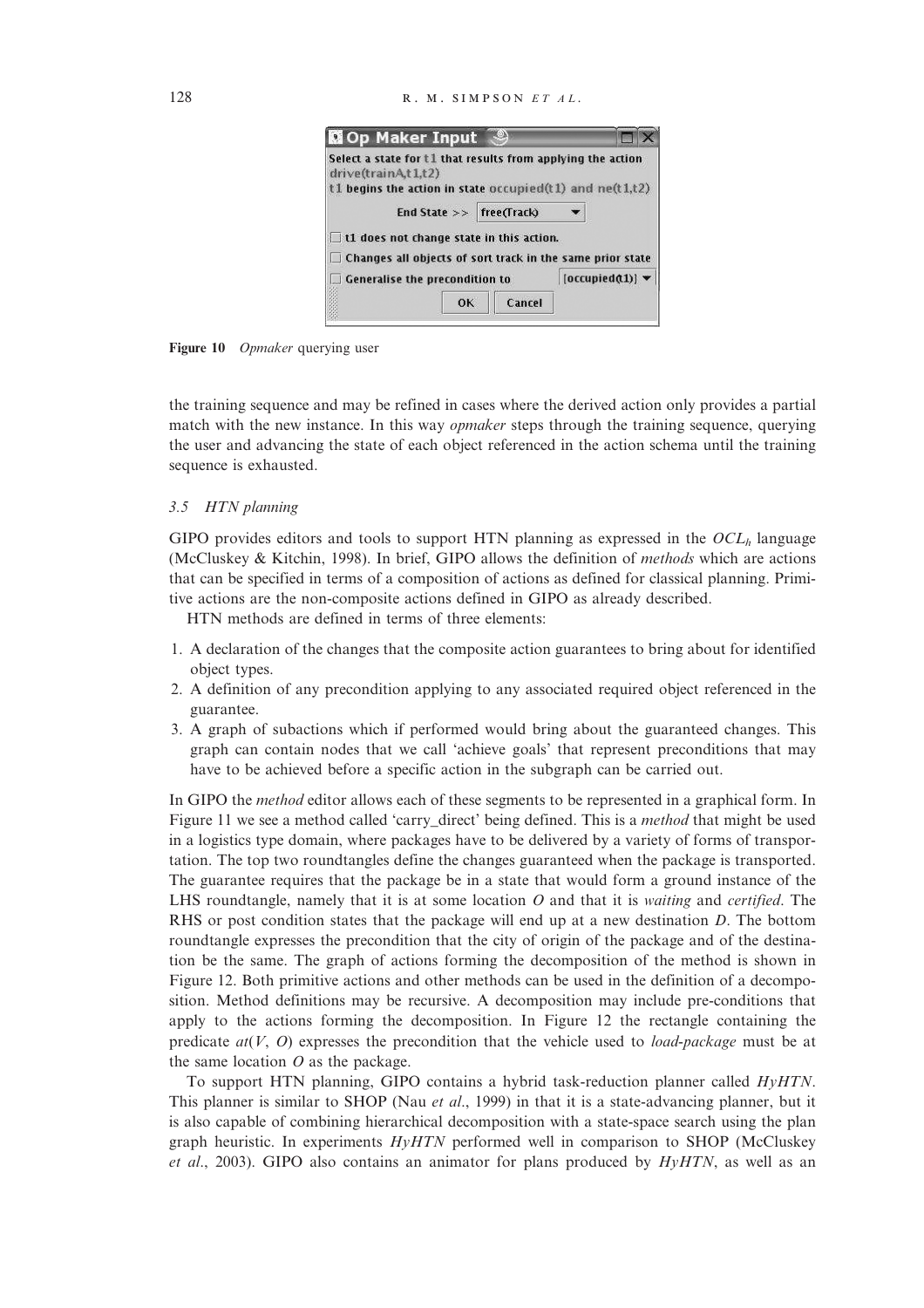

Figure 11 Method guarantee and preconditions



Figure 12 Method decomposition

hierarchical plan stepper. A partial snapshot of the animator in use with a logistics domain is shown in Figure 13.

#### 3.6 Static validation

The validation of a domain definition cannot be done entirely automatically, although automated assistance in this task can be provided. Within an HTN GIPO can check that the transparency property (McCluskey et al., 2003) is not broken by any method definition. The transparency property gives a guarantee that if a method's preconditions are met then the body of the method will bring about the method's postconditions. The property is checked by performing abstract execution of a method's decomposition body. Warnings are then displayed to the user if a step cannot be fulfilled, given the specified preconditions of the method. In Figure 14, we see a DWR style domain where an object is to be loaded from a gripper but where the gripper cannot be guaranteed to hold the object.

Within classical domains the automatic checks that GIPO can carry out tend to be at a lower syntactic level, but absence of such problems as misspelt predicate names can still save the domain developer many hours of dynamic testing. The action schema analysis tool checks the usage of each of the defined states and predicates as they are referenced in the action's components. This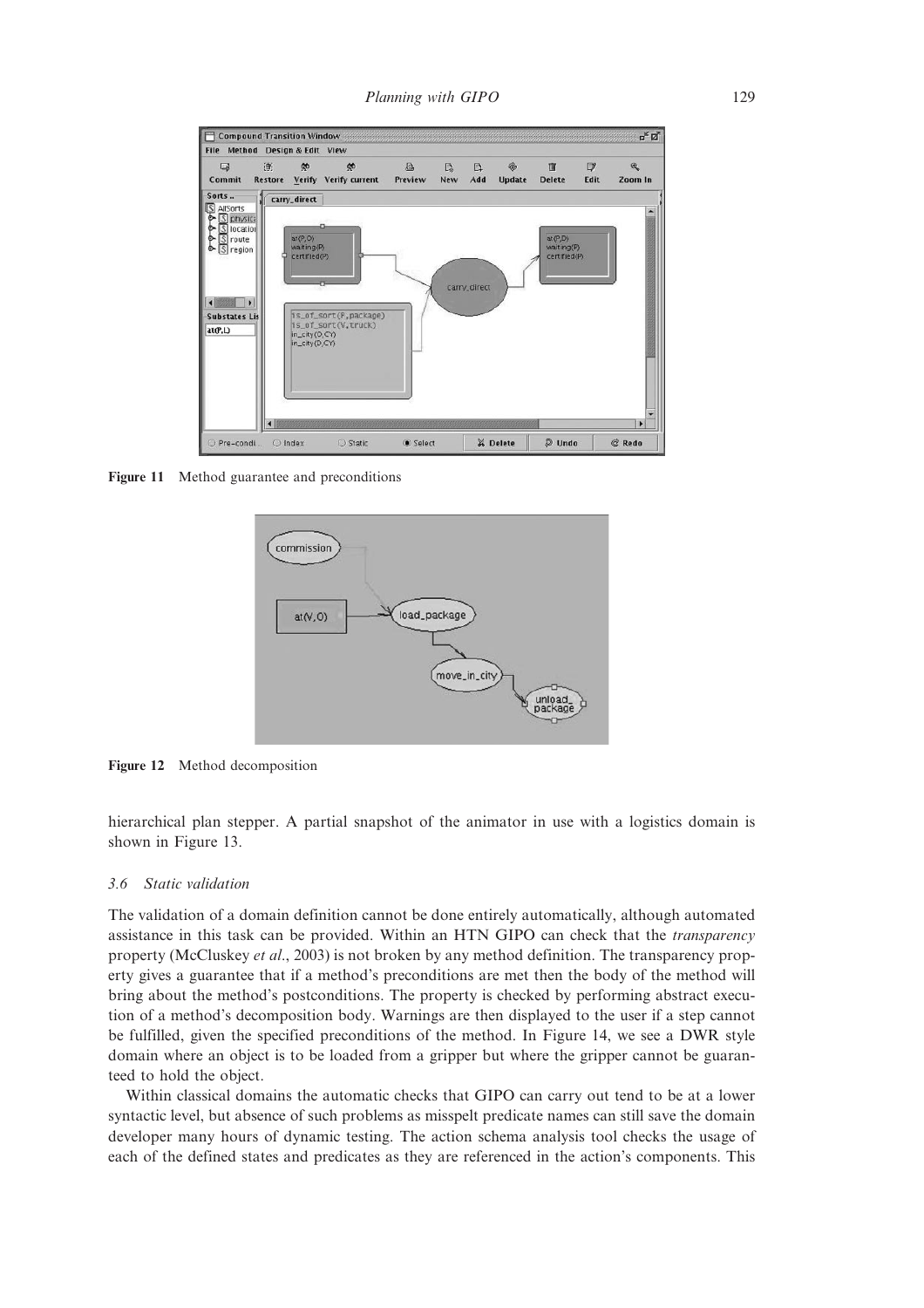

Figure 13 Partial animation of an HTN planner's output



Figure 14 Output from the transparency tool

is particularly useful in conjunction with *Opmaker*. That a state definition is not referenced by any action would most likely indicate that the action coverage of the domain is still incomplete. Likewise, states that are only ever referenced in the precondition, or the postcondition, act as a potential indicator of incompleteness. When the OLHE is used, internal consistency checking is applied before generation of the domain definition.

#### 3.7 Dynamic validation

The most powerful facility that GIPO provides for dynamic validation of domains are the manual steppers. The role of the steppers is to allow the domain engineer to check that the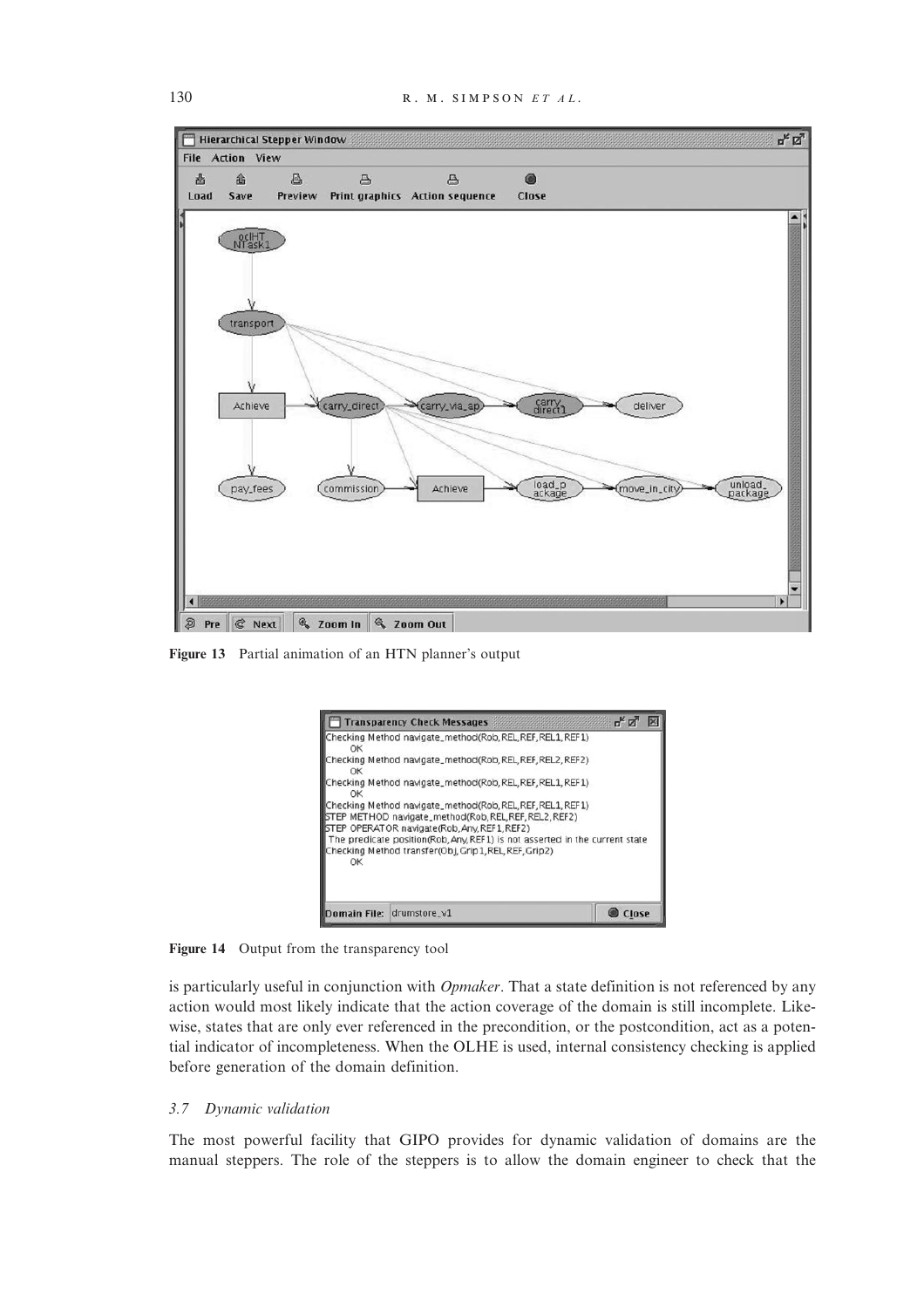

Figure 15 GIPO's stepper used to validate actions in a domain definition

domain specification does support known plans for well-understood problems within the domain. This may be checked by running planners with the known problems, but failure to find the plan may indicate a problem or limitation of the planner, rather than the domain specification. To check the domain independently of any particular planner, the plan needs to be manually produced, which is done using GIPO's steppers. The stepper for classical planning works as a forward planner where the user selects the actions to solve the problem. As the application of each action is checked, the user can isolate the point where a domain definition fails to allow an action to be performed, where the user thinks the action should be allowed. The stepper is adept at helping the user discovering subtle bugs and their location within a domain definition. In Figure 15 a domain to test a model of multiple trains moving on a single line track is being stepped. The user is instantiating an instance of the 'drive' action to step through the growing plan.

For HTN domains the stepper works in a top–down left to right mode. When a user selects a method as part of a plan the decomposition of that method must be manually stepped. The HTN stepper incrementally produces a diagram with a structure identical to that produced by the HTN plan animator as shown in Figure 13.

#### 3.8 Implementation

GIPO is largely written in Java and is hence platform independent. The integrated planners, including  $HyHTN$ , are written in Prolog as are some of the other tools. The GIPO distribution includes Sicstus Prolog run time environments to support the Prolog subsystem. External third party planners can be run from within GIPO if they have a command line interface that allows the specification of input domain and problem files and they process classical PDDL. Planner specific scripts are required to pre- and post-process the planner input and output to enable the planner to be fully integrated in the system. The GIPO distribution is binary though the Java sources are also made freely available.

#### 4 Related work

## 4.1 Related tool sets

Environments of the complexity of GIPO to support domain-independent planning have been created previously. Both SIPE (Wilkins, 1999, 2000) and O-Plan (Tate et al., 1994, 2005) are such environments. Both are large complex systems and have user interfaces designed to assist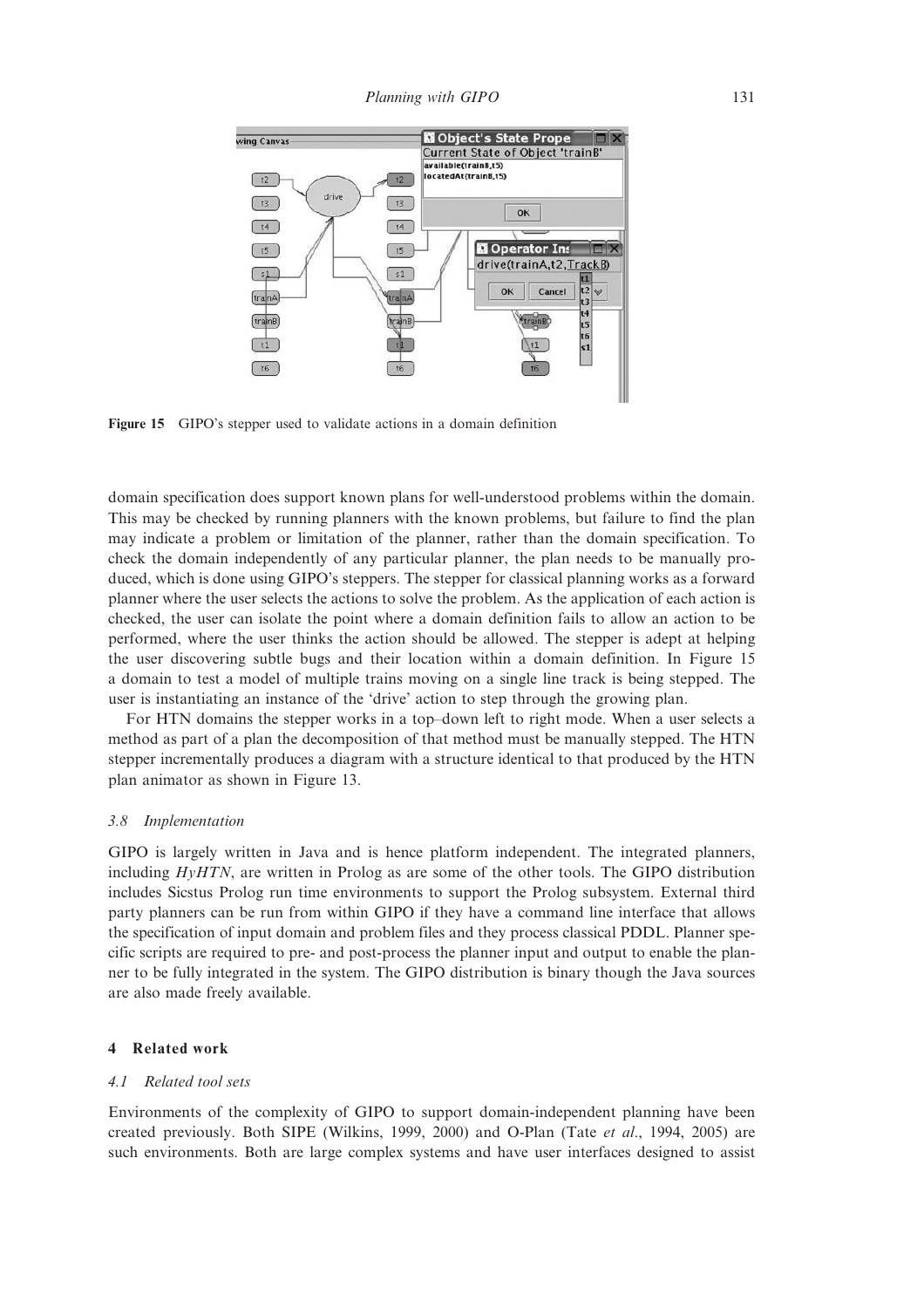in the task of domain definition. Both systems, however, were designed to be highly coupled to their own built-in HTN planning engines. In contrast GIPO has an open API to link public domain planning engines to the system. Similar work to our own in knowledge acquisition and engineering tends to be aimed at general KBS rather than being specific to AI Planning. For example, systems such as those based on EXPECT (Blythe et al., 2001) or PROTEGE (Gennari et al., 2003) are more general purpose and do not aim at providing support to the very specific task of acquiring domain knowledge with a view to producing a formal specification as an output to be used with planning engines.

A recent tools environment called itSIMPLE (Vacquero, Tonidanel & Silva, 2005) is, like GIPO, based on an object-centric perspective and aimed at the acquisition of planning knowledge. It includes tools for the acquisition and manipulation of domain definitions, but it differs in that it adopts the widely used software system modelling language UML as its underlying philosophy. This approach may well help to make AI planning techniques more accessible by using an approach that is well known to software engineers. However, it is yet to be shown that the use of the general UML framework would be appropriate to engineer the peculiarities of planning domain definitions.

Edelkamp and Mehler's ModPlan (Edelkamp & Mehler, 2005) is another recently developed tool which helps in planning knowledge acquisition and engineering. Their workbench includes a range of functions including static analysis, goal ordering generation and domain inference. Their work can be seem as complementary to ours, as the functions of *ModPlan* have the perspective of acquiring heuristics to aid in the efficiency of AI planners. The functions of GIPO, however, are aimed less at acquiring heuristics and more at acquiring and validating domain structure.

#### 4.2 Representational issues

The use of state machines to describe elements of planning domains is not new. State machines are used by Fox & Long (1997) in domain analysis to extract and describe useful structure from domain specifications with a view to enhance the efficiency of planning software. The novel angle of our work is to use state machines allied to the object-centric view to form a basis for the creation and systematic description of complete domain definitions. The work on analogical reasoning (Garagnani, 2004) bears some superficial similarities to this work, but differs in its purpose, in that it introduces a notation that is designed to be more efficient than symbolic notations. Further, Garagnani postulates a diagrammatic inter-lingua for domain definitions themselves, whereas diagrams in our work are used as an interface to help in the formulation of a symbolic definition.

The diagrammatic formalism introduced in this paper clearly approximates in expressive power the classical planning representational forms such as STRIPS (Fikes & Nilsson, 1971) and SAS (Backstrom & Nebel, 1991). In the sections above we showed how the 'life history view' can be translated into PDDL which can be regarded as a STRIPS derivative. To demonstrate equivalent expressive power we need to demonstrate how domains in PDDL can be translated into life history diagrams. Informally it is easier to show how SAS encodings can be translated into life history diagrams, and as the equivalence of SAS and STRIPS encodings is already established in the literature (Nebel, 2000), such a translation would demonstrate that for classical domains the life history model is equivalent in expressive power. In outline, the object properties are functions on object states, but object states can be regarded as functions on the global state. To encode any SAS state, the variables of the state need to be partitioned with reference to object sorts and then each such variable is regarded either as an object state function or a property function on such object states. Our current diagrammatic formalizm falls short of ADL-type languages in that explicit quantification over objects is not possible. This aspect is subject to ongoing research.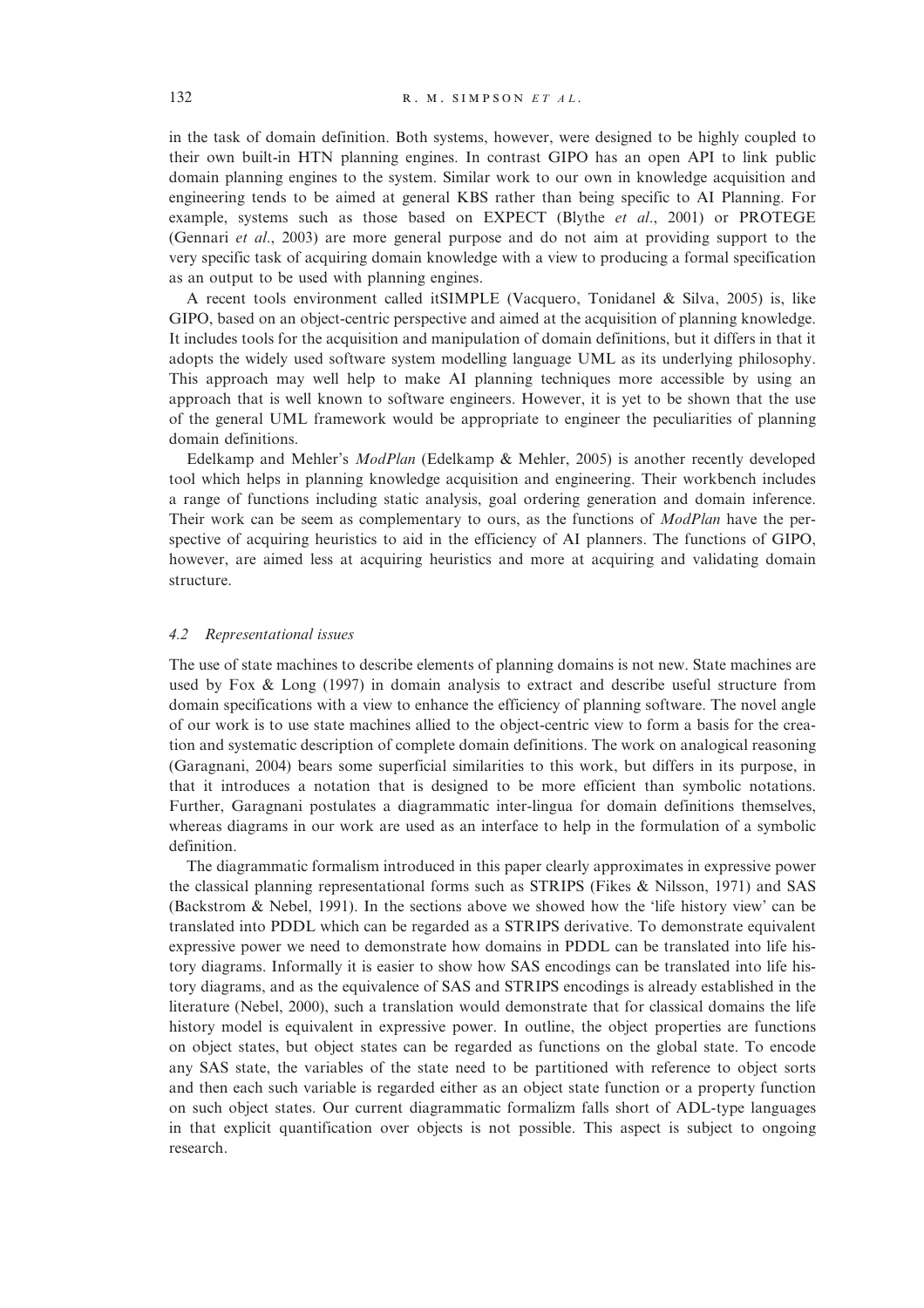GIPO's internal representation language is based on previous work by McCluskey & Porteous (1997). The reader is referred to that reference for more information on the representation language and a further discussion of related work.

#### 5 Conclusion and future work

In this paper we have shown how an object-centric view can assist planning domain formulation. We have also shown how that view can be used to superimpose structure and guide specification in languages such as PDDL. Environments such as O-Plan (Tate et al., 1994, 2005) and SIPE-2 (Wilkins, 1999, 2000) amply demonstrate that complex tools environments are required to enable AI planning solutions to be adopted in organizational contexts. GIPO provides much of this support when deploying the range of currently available planning systems using either PDDL or OCL.

GIPO is still under development. Its OLHE is at a *beta* level of release. We are still experimenting with the nature of the visualization and with the editing mechanisms to allow the life histories to be easily produced, edited and encapsulated into reusable library structures. Although GIPO's OLHE is being used in undergraduate teaching, a full user evaluation is still to be carried out. Two main enhancements are desirable:

- 1. A significant engineering challenge in AI Planning is the efficient acquisition of HTN actions. Currently, the OLHE is restricted to non-hierarchical domains. A very useful development of the OLHE would be to enable it to capture HTN actions and hierarchical domain structure in general.
- 2. The scope of domains capable of being modelled within GIPO needs extending, to be able to keep apace with new versions of PDDL. There is a partial implementation of PDDL level 5 in the current release, together with an updated OLHE, but with reduced tool support. For example, currently we have no planner integrated into GIPO that can generate plans in such continuous domains.

GIPO is available from [http://scom.hud.ac.uk/planform/gipo.](http://scom.hud.ac.uk/planform/gipo)

#### Acknowledgements

We acknowledge the help of others in the GIPO project. Many of the Prolog tools and in particular the planner  $HyHTN$  were written by Donghong Lui. Weihong Zhoa contributed significantly to the creation of the the Java interface. Other members of the planning team at the University of Huddersfield have contributed intellectually to its development as did members of the Planform project <http://scom.hud.ac.uk/planform/>.

# References

- Backstrom, C. and Nebel, B. 1995 Complexity results for sas<sup>+</sup> planning. Computational Intelligence 11(4), 625–656.
- Blythe, J., Kim, J., Ramachandran, S., Gil, Y. 2001 An integrated environment for knowledge acquisition. Proceedings of the Interenational Conference on User Interfaces. ACM Press.
- Edelkamp, S. and Mehler, T. 2005 Knowledge acquisition and knowledge engineering in the ModPlan workbench. In Proceedings of the First International Competition on Knowledge Engineering for AI Planning, Monterey, California, USA.
- Fikes, RE., and Nilsson, NJ. 1971 STRIPS: A new approach to the application of theorem proving to problem solving. Artificial Intelligence 2, 189–208.
- Fox, M., and Long, D. 1997 The automatic inference of state invariants in TIM. JAIR 9, 367–421.
- Fox, M., and Long, D. 2001 PDDL2.1: an extension to PDDL for expressing temporal planning domains. In Technical Report, Dept of Computer Science, University of Durham.
- Garagnani, M. 2004 A framework for planning with hybrid models. In Proceedings of the 14th International Conference on Automated Planning and Scheduling Workshop on Connecting Planning Theory with Practice.